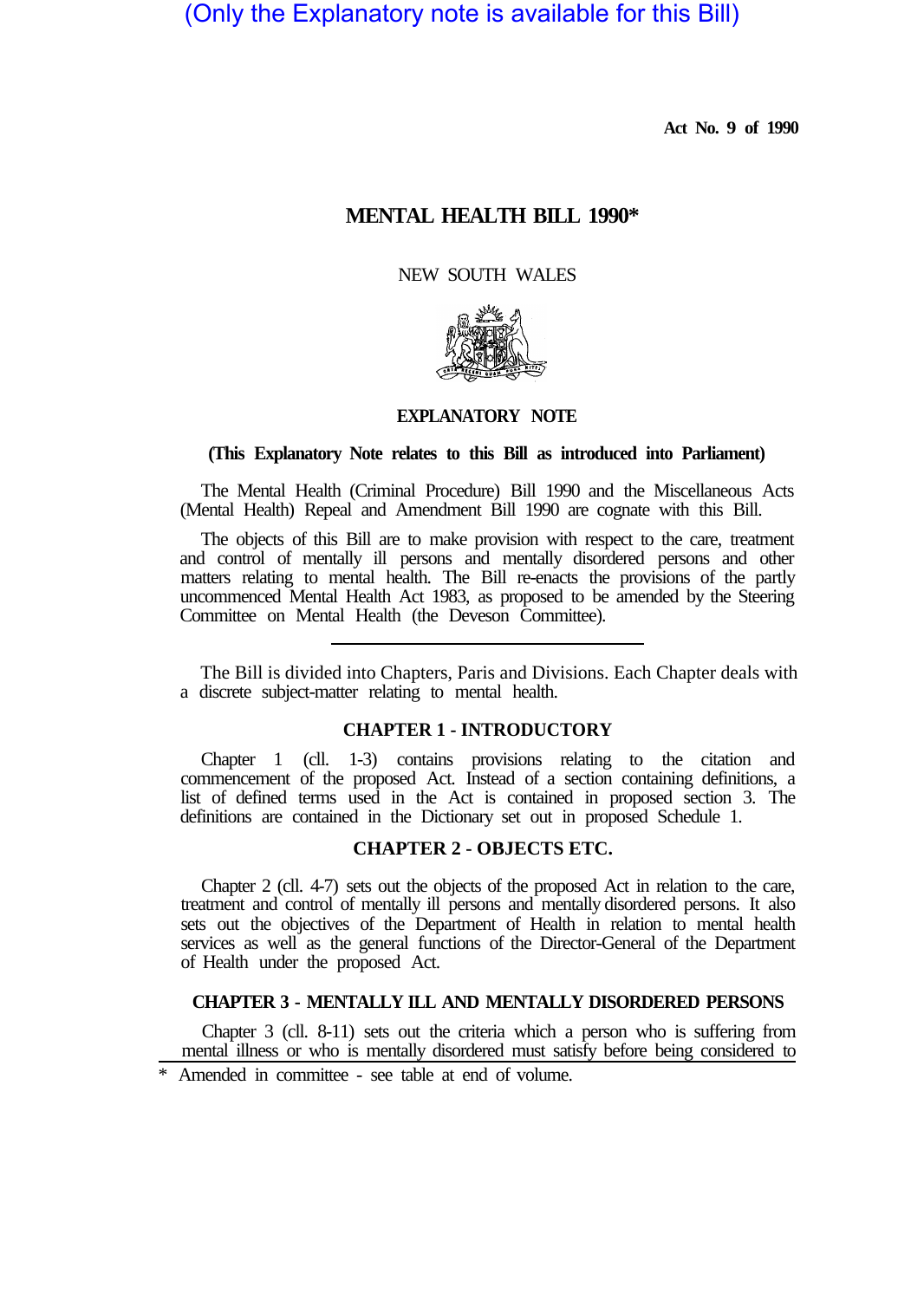be a mentally ill person or mentally disordered person for the purpose of involuntary detention under the proposed Act or being made subject to a community treatment order under the proposed Act.

# **CHAPTER 4 - ADMISSION TO, AND CARE IN, HOSPITALS**

#### **PART 1 - VOLUNTARY ADMISSION TO HOSPITALS**

Part 1 (cll. 12-19) sets out the circumstances in which a person may be admitted voluntarily as an informal patient under the proposed Act. A medical superintendent of a hospital or a medical officer nominated by the medical superintendent may refuse to admit a person as an informal patient and may discharge a person as an informal patient. A right of appeal is provided to the medical Superintendent against any such decision by a medical officer nominated by the medical superintendent.

## **PART 2 - INVOLUNTARY ADMISSION TO HOSPITALS**

## **Division 1 - Admission to and detention in hospitals**

Division 1 (cll. 20-37) sets out the circumstances in which a person may be brought to, and detained involuntarily in, a hospital under the proposed Act. The Division specifies the requirements that are to be satisfied before a person can be taken to and detained in a hospital on the certificate of a medical practitioner, at the request of a relative or friend, on the information of a member of the Police Force, on an order of a court, on the information of a welfare officer or following the making of an order by a Magistrate or other authorised person in the case of a person who is physically inaccessible to ordinary medical examination or observation. In general, a person, even though mentally ill or mentally disordered, may not be detained under the Part unless the medical superintendent is of the opinion that no other care of a less restrictive kind is appropriate and reasonably available to the person.

The Division also sets out the procedures to be observed following the involuntary detention of a person in a hospital, including the carrying out of medical examinations and the notification of friends and relatives of the person's detention.

## **Division 2 - Inquiries relating to mentally ill persons**

Division 2 (cll. 38-54) requires a person who is detained under Division 1, and who has been found on the carrying out of examinations under that Division to be a mentally ill person, to be brought before a Magistrate so that an inquiry may be held to determine whether, on the balance of probabilities, the person is a mentally ill person and the course of action to be taken in respect of the person. The Division sets out the procedures for the holding of inquiries by Magistrates and the findings which may be made. On a finding that a person is a mentally ill person, the Magistrate must, if of the opinion that it is appropriate to do so, order that the person be detained in a hospital as a temporary patient for a period not exceeding 3 months.

## **Division 3 - Temporary patients and continued treatment patients**

Division 3 (cll. 55-59) deals with the classification, treatment and periodic review by the Mental Health Review Tribunal of persons who are found at an inquiry to be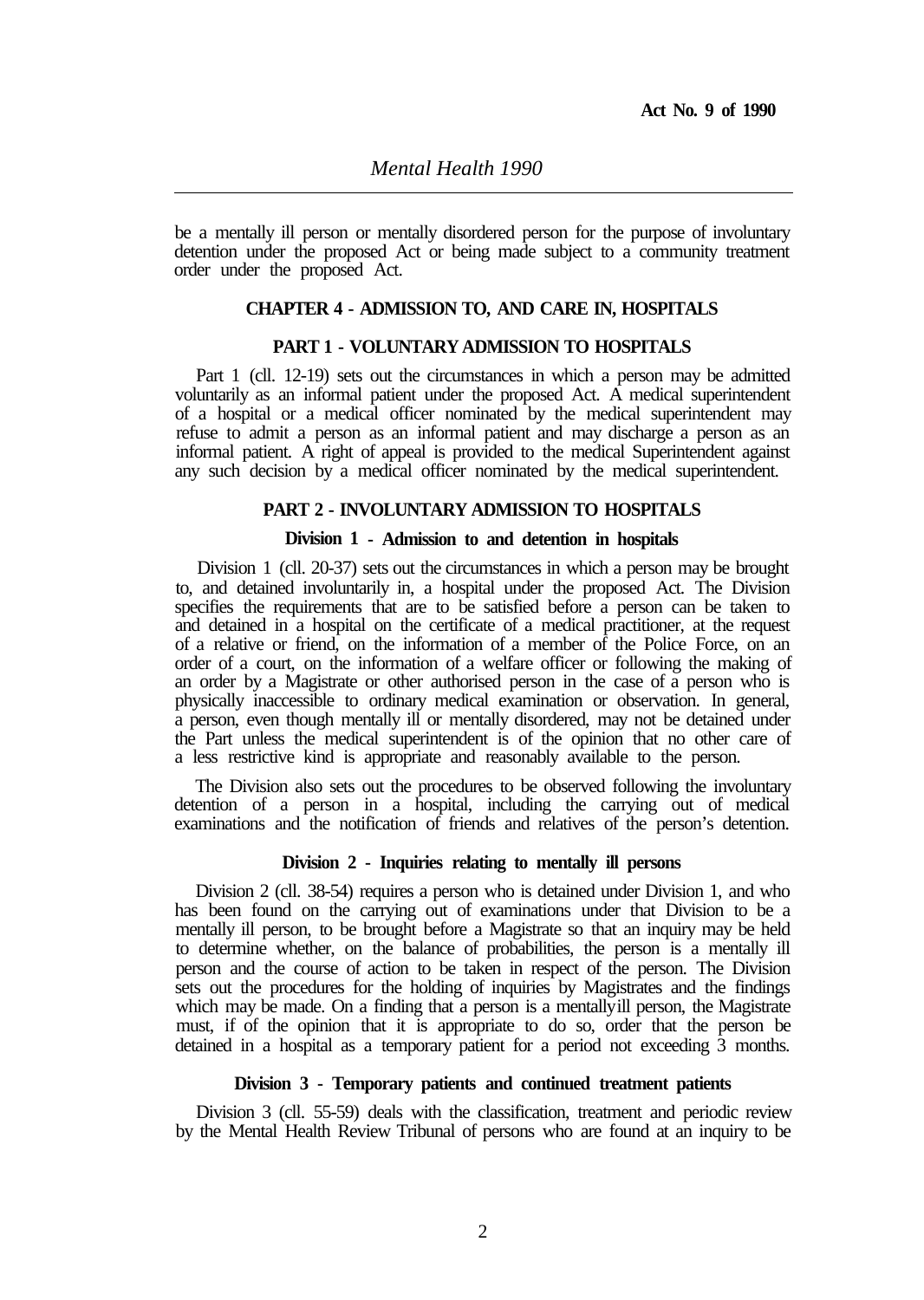mentally ill persons requiring detention. The Tribunal may, on such a review, classify a temporary patient as a continued treatment patient.

## **PART 3 - REVIEW, DISCHARGE, LEAVE AND TRANSFER OF PERSONS (OTHER THAN FORENSIC PATIENTS) IN HOSPITALS**

Part 3 (cll. 60-78) provides for the regular medical examination of patients (other than forensic patients) as well as other matters relating to reclassification, leave of absence and the transfer of such patients. The Mental Health Review Tribunal must review each involuntary patient's case at least once every 6 months to determine whether continued detention is appropriate. The Part sets out the circumstances in which patients may be discharged and provides a right of appeal to the Tribunal against a medical superintendent's refusal to discharge a patient. The Part also provides for leave of absence to be granted to patients and detained persons and for the apprehension of patients or persons who fail to return after leave of absence expires or to comply with a condition of leave of absence.

# **CHAPTER 5 - FORENSIC PATIENTS**

## **PART 1 - RELATIONSHIP OF CHAPTER TO OTHER LEGISLATION**

Part 1 (cl. 79) indicates that the Mental Health (Criminal Procedure) Act 1990 contains provisions relating to procedures in criminal proceedings relating to persons affected by a mental condition and that some functions of the Tribunal relating to such persons are contained in the proposed Chapter.

## **PART 2 - REVIEW OF FORENSIC PATIENTS**

Part 2 (cll. 80-89) provides for the periodic review by the Mental Health Review Tribunal of forensic patients and persons to be transferred to hospitals from prisons, (A forensic patient is a person detained in a hospital, prison or other place pursuant to an order under proposed section 10 (3) (c),  $\overline{B}7$  (3), 25, 27 or 39 of the Mental Health (Criminal Procedure) Act 1990 or section 7 (4) of the Criminal Appeal Act 1912, a person detained in a hospital pending the person's committal for trial for an offence or pending the person's trial for an offence or a person who has been transferred to a hospital while serving a sentence of imprisonment and who has not been classified by the Tribunal as a continued treatment patient.) The Tribunal may make recommendations as to the detention, care, treatment or release of a patient or person but may not recommend the release of a person remanded in custody under proposed section 10 (3) (c) of the Mental Health (Criminal Procedure) Act 1990. Any recommendation for release (other than in relation to a person detained in strict custody) must be notified to the Attorney General and may not take effect if the Attorney General objects. The Tribunal may also classify a forensic patient as a continued treatment patient before the patient ceases to be a forensic patient.

# **PART 3 - OTHER PROVISIONS RELATING TO FORENSIC PATIENTS**

Part 3 (cll. 90-113) sets out the circumstances in which leave of absence may be granted to a forensic patient and provides for the apprehension of patients who fail to return after leave of absence expires or to comply with a condition of leave of absence. The Part provides for the transfer of persons from prison to hospital, from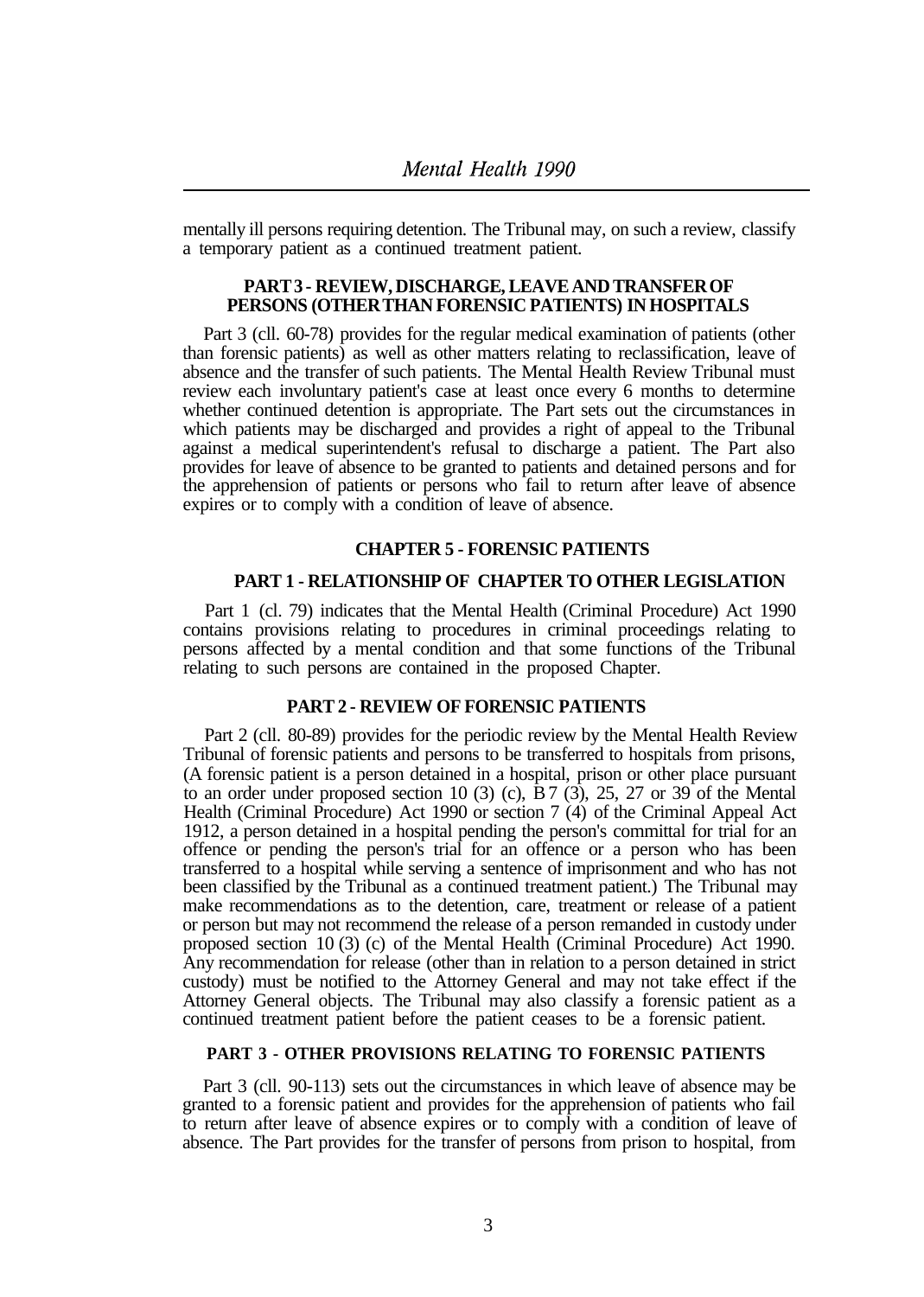hospital to prison and between hospitals. It also sets out the circumstances when persons cease to be forensic patients and provides for the retaking of escaped forensic patients.

## **CHAPTER 6 - CARE AND TREATMENT OUTSIDE HOSPITALS**

Chapter 6 establishes a scheme for the treatment of persons outside hospitals under community counselling orders or community treatment orders. The scheme arose out of recommendations made by the Deveson Committee.

## **PART 11 - HEALTH CARE AGENCIES**

Part 1 (cll. 114-117) provides for the declaration of health services as health care agencies and the appointment of persons as Directors and Deputy Directors of health care agencies and as psychiatric case managers.

## **PART 2 - COMMUNITY COUNSELLING ORDERS**

Part 2 (cll. 118–130) enables the Tribunal, on the application of the person concerned or any other authorised applicant, or a Magistrate holding an inquiry under proposed section 41, to make a community counselling order in respect of a person. The Part sets out the procedures for hearing an application for such an order and specifies that an order may not be made unless the person to be subject to it (the affected person) is likely to become a mentally ill person within 3 months and other specified criteria relating to the person's previous history and treatment are met.

A person subject to an order is required to attend at a specified place to receive treatment by a specified health care agency. A community counselling order may not last for more than 6 months. A person who breaches an order may be required to attend the relevant health care agency for counselling and administration of medication or assessment for the purposes of involuntary admission to a hospital and may be apprehended and brought to the health care agency for those purposes.

# **PART 3 - COMMUNITY TREATMENT ORDERS**

Part 3 (cll. 131-143) enables the Tribunal, on the application of a medical superintendent or on its own motion, or a Magistrate holding an inquiry under proposed section 41, to make a community treatment order in respect of a person. The Part specifies that such an order may not be made in respect of a person unless specified criteria relating to the person's previous history and treatment are met.

A person subject to an order is required to attend at a specified place to receive treatment by a specified health care agency. A community treatment order may not last for more than 3 months. A person who breaches an order may be taken to the relevant health care agency or a hospital and may be given treatment there or assessed for involuntary admission to a hospital. A person who refuses treatment after being taken to a health care agency may be taken to a hospital. A person taken to a hospital may be detained there for the duration of the community treatment order but must be released in specified circumstances.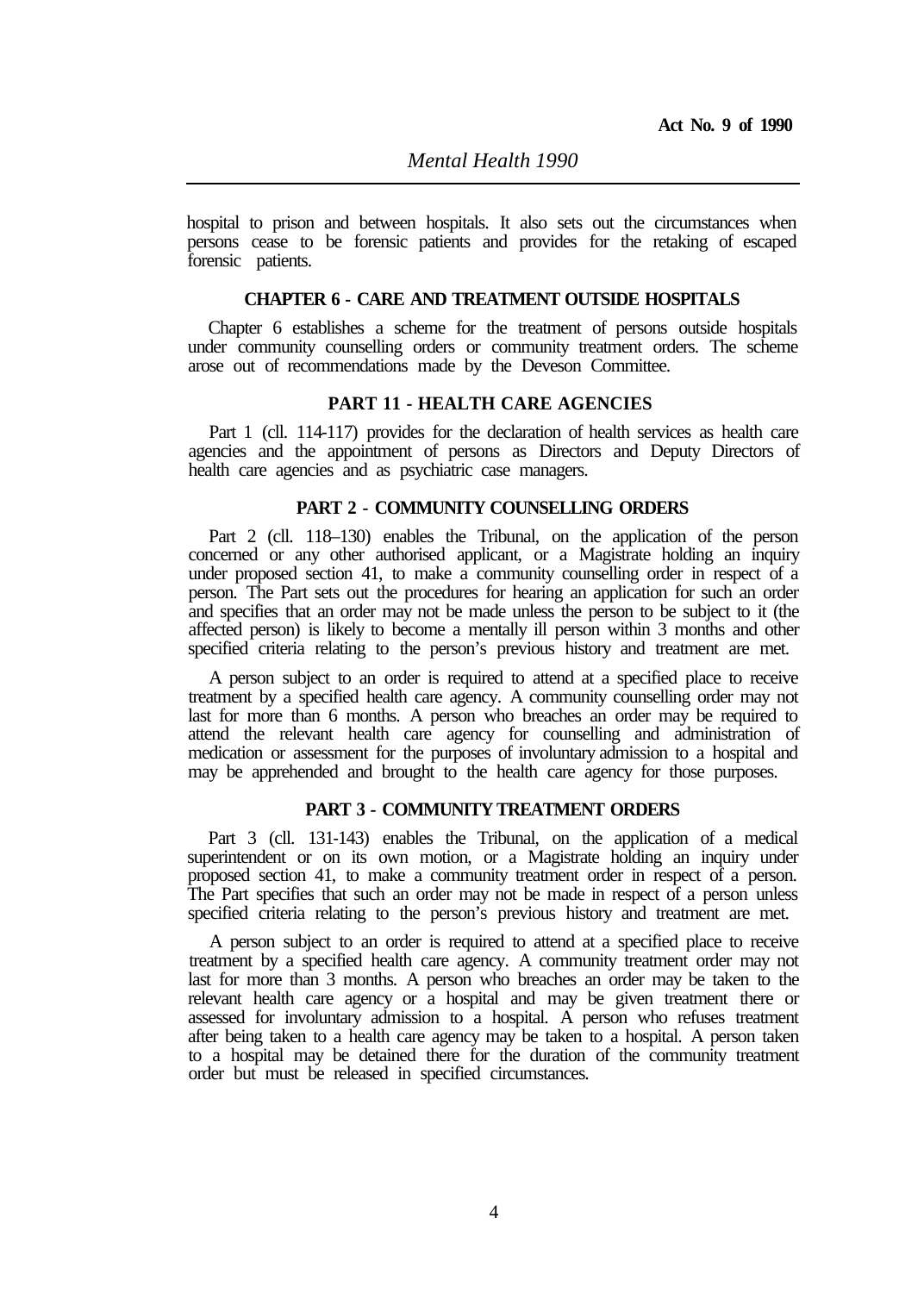#### **PART 4 - GENERAL**

Part 4 (cll. 144-151) contains general provisions relating to the administration of medication to affected persons, the revocation or variation of community counselling orders and community treatment orders and appeals to the Mental Health Review Tribunal in respect of orders made by Magistrates.

## **CHAPTER 7 - MEDICAL OR THERAPEUTIC TREATMENTS RELATING TO MENTAL ILLNESS OR GIVEN TO PATIENTS**

#### **PART 1 - TREATMENTS FOR MENTAL ILLNESS**

#### **Division 1 - Psychosurgery**

Division 1 (cll. 152–178) establishes a Psychosurgery Review Board to regulate the performance of psychosurgery on patients and to advance research into psychosurgery. The Division provides that a person must not perform psychosurgery on a patient who is capable of giving a free, voluntary and informed consent, except where the patient has given that consent and with the consent of the Board. The Division also provides that a person must not perform psychosurgery on a patient, except in accordance with a consent of the Board, and procedures are specified in the Division to enable the granting of that consent. If the Board is not satisfied that a patient is capable of giving a free, voluntary and informed consent, it may state a case for the determination of the Supreme Court as to whether the Court should give that consent on behalf of the patient. If a patient who is capable of giving a free, voluntary and informed consent fails or refuses to give that consent, the Board is directed to refuse consent to psychosurgery on the patient. The Board is also directed to refuse consent where it is not satisfied as to the appropriateness of the treatment and on other grounds.

#### **Division 2 - EIectro convulsive therapy and certain prescribed treatments**

Division 2 (cll. 179–196) regulates the administration of electro convulsive therapy and certain other prescribed medical or therapeutic treatments. The Division specifies the circumstances in which such treatment may be administered without consent to an involuntary patient (in emergencies or after an inquiry by the Tribunal) and otherwise requires treatment to be given only after informed consent is given. Any such treatment must be given in accordance with the Division.

## **Division 3 - Prohibited treatments**

Division 3 (cll. 197-199) prohibits the administration of deep sleep therapy, insulin coma therapy or certain other prescribed operations or treatments and provides for the regulation of the administration of drugs.

# **PART 2 - TREATMENTS CARRIED OUT ON PATIENTS**

Part 2 (cll. 200-207) regulates the performance of certain surgical operations on persons involuntarily detained in a hospital and the performance of "special medical treatment" (including procedures to render a person infertile) on patients.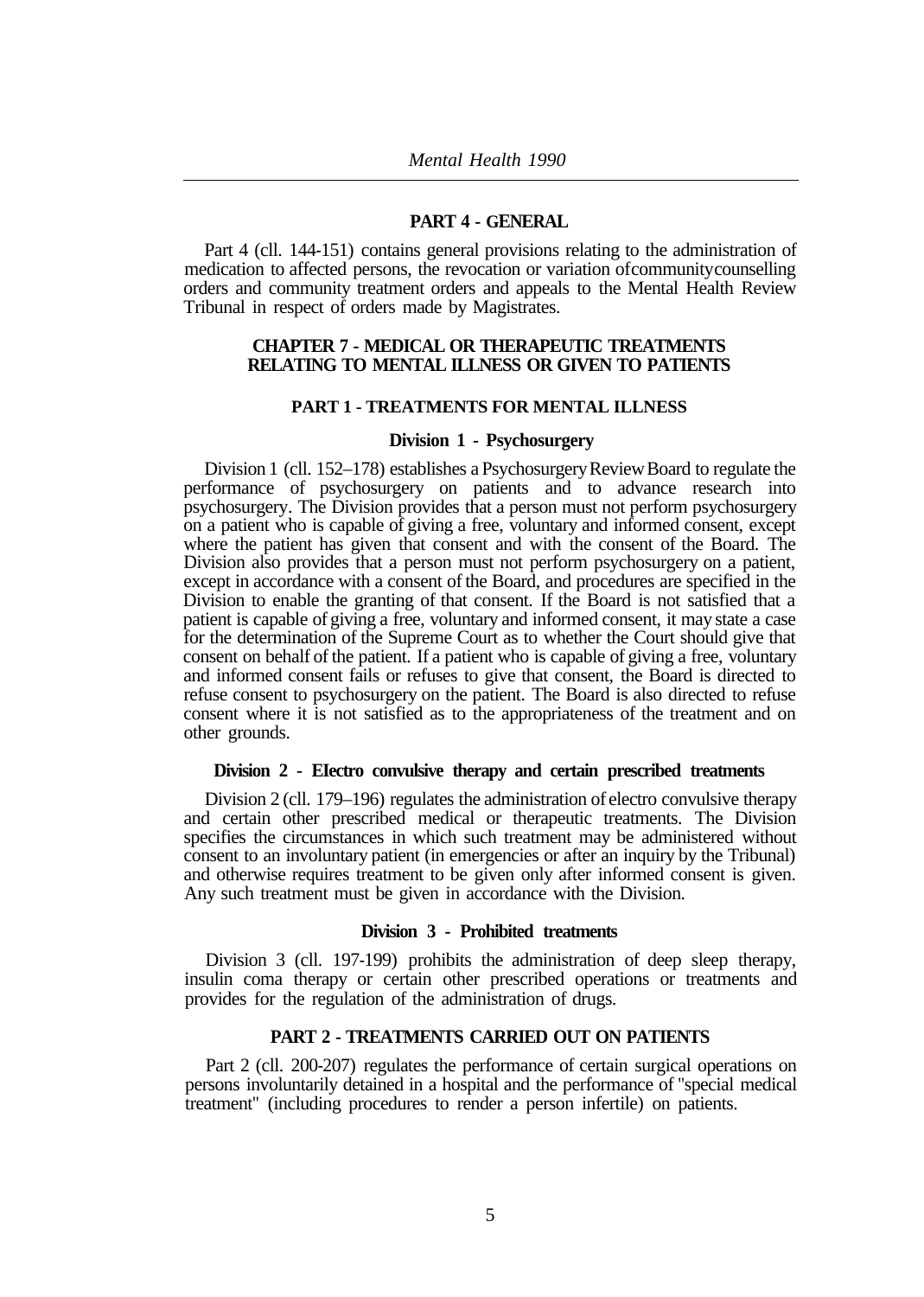Certain prescribed persons may, in case of emergency, consent to the performance of a surgical operation on a patient where the patient is incapable of giving, or fails or refuses to give, consent. A medical practitioner may carry out special medical treatment on a patient, in case of emergency. Provision is made, in other cases, Cor the medical superintendent of a hospital to apply, after the giving of notice to certain persons, to the Tribunal or an authorised officer for consent to perform surgical operations or to the Tribunal for consent to carry out special medical treatment.

# **CHAPTER 8 - ESTABLISHMENT AND ADMINISTRATION OF HOSPITALS**

### **PART 1 - HOSPITALS**

## **Division 1 - Hospitals other than authorised hospitals**

Division 1 (cll. 208-210) provides for the establishment of hospitals (other than authorised hospitals) under the proposed Act and the appointment of medical superintendents and deputy medical superintendents to those hospitals.

#### **Division 2 - Authorised hospitals**

Division 2 (cll. 211–225) provides for the licensing of persons, including operators of private hospitals, to keep authorised hospitals for the admission, care and treatment of patients, for medical supervision of those hospitals and for the appointment of medical superintendents and deputy medical superintendents to those hospitals.

# **PART 2 - OFFICIAL VISITORS AND OTHER OFFICERS**

Part 2 (cll. 226-243) provides for the appointment and functions of official visitors, authorised officers and welfare officers. Official visitors and a Principal official visitor may be appointed by the Minister to inspect hospitals and health care agencies and make inquiries with regard to the care, treatment and control of patients. Authorised officers may be appointed by the Director-General of the Department of Health to visit and inspect hospitals. Welfare officers may be appointed by the Director-General to carry out specified functions relating to patients.

# **PART 3 - PATIENTS FUNDS AND ACCOUNTS**

Part 3 (cll. 244–251) provides for the establishment and administration of certain funds and accounts, including Patients Trust Funds into which money held on behalf of patients is to be paid and Patients Amenities Accounts into which amounts received to provide goods, services and amenities for patients generally are to be paid. The Part also enables the collective investment of money standing to the credit of patients' accounts and for the distribution of income from the investment through an Interest Account.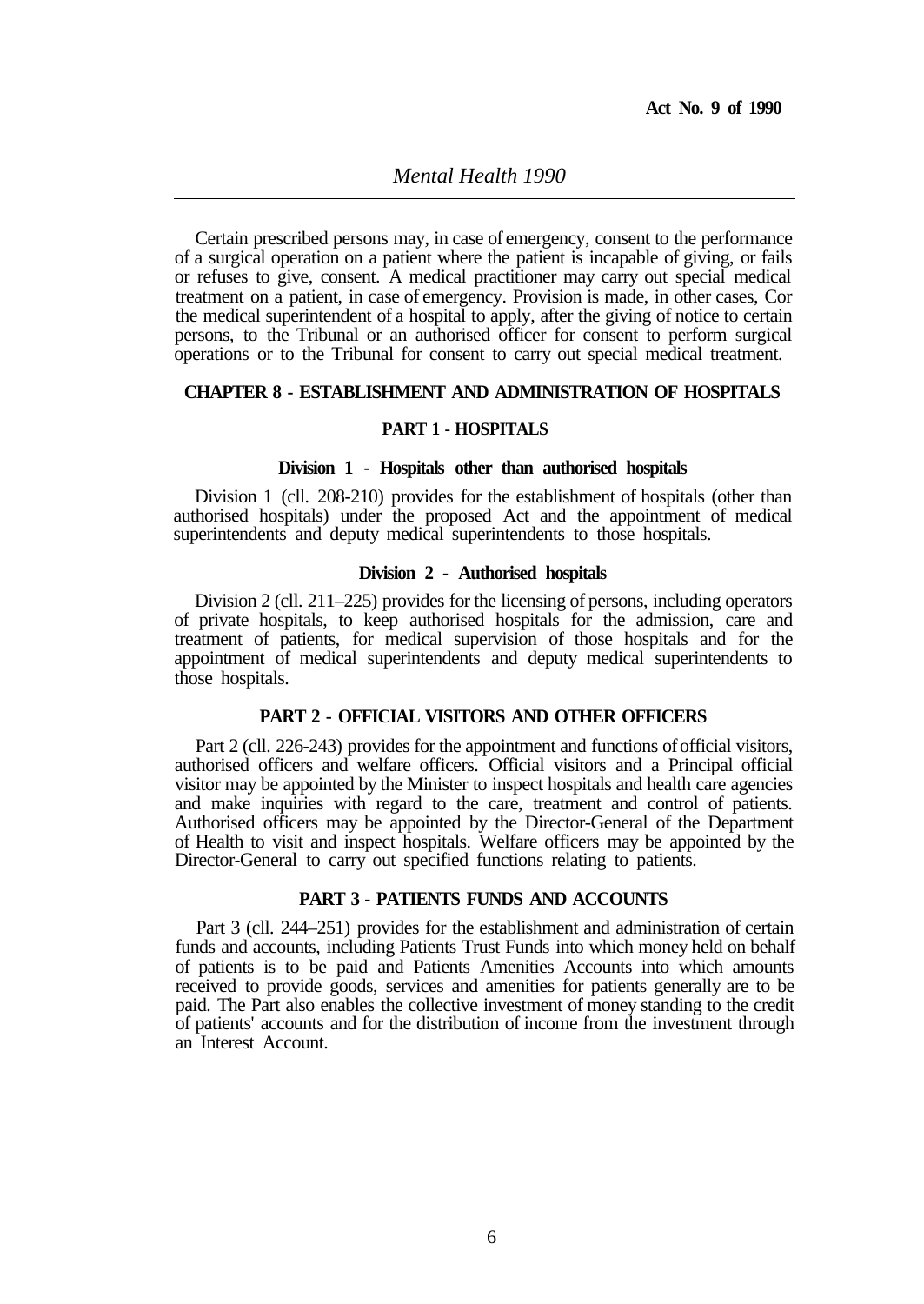## **CHAPTER 9 - MENTAL HEALTH REVIEW TRIBUNAL**

## **PART 1 - THE TRIBUNAL**

Part 1 (cll. 252-263) constitutes the Mental Health Review Tribunal and makes general provision in relation to the Tribunal. The Part also gives proceedings of the Tribunal protection under the Defamation Act 1974 and enables the President of the Tribunal to delegate his or her functions.

### **PART 2 - PROCEEDINGS OF THE TRIBUNAL**

Part 2 (cll. 264-280) sets out matters relating to the composition of the Mental Health Review Tribunal when dealing with particular patients and to procedure at meetings of the Tribunal. The Part prohibits a member from determining that a person is a mentally ill person or a mentally disordered person unless so satisfied on the balance of probabilities. Unless the Tribunal otherwise orders, the Tribunal's proceedings are to be open to the public. Provision is made for the use of interpreters in Tribunal proceedings and for the recording of Tribunal decisions.

## **CHAPTER 10 - JURISDICTION OF SUPREME COURT**

Chapter 10 (cll. 281 -286) provides for the making of appeals to the Supreme Court from determinations of the Mental Health Review Tribunal or from the refusal or failure of the Tribunal to make a determination. The Chapter provides for the appointment of assessors having appropriate qualifications and experience to sit with the Court on the hearing of appeals in order to assist in, but not to adjudicate on, any matter relevant to the determination of the appeal.

## **CHAPTER 11 - MISCELLANEOUS**

Chapter 11 (cll. 287-303) contains miscellaneous provisions, including provisions relating to the legal representation of mentally ill persons, the disclosure of information, the withholding of correspondence of patients or persons detained in hospitals, information to be provided to discharged patients, service of notices, annual reports under the proposed Act and regulation-making powers. The Chapter also prohibits the making of false or misleading statements by medical practitioners in certificates and the ill-treatment of patients.

# **SCHEDULE 1 - DICTIONARY OF TERMS USED IN THE ACT**

Schedule 1 contains a dictionary of terms used in the proposed Act.

## **SCHEDULE 2 - MEDICAL CERTIFICATE AS TO EXAMINATION OR OBSERVATION OF PERSON**

Schedule 2 contains the form of certificate for use for the detention of a person in a hospital.